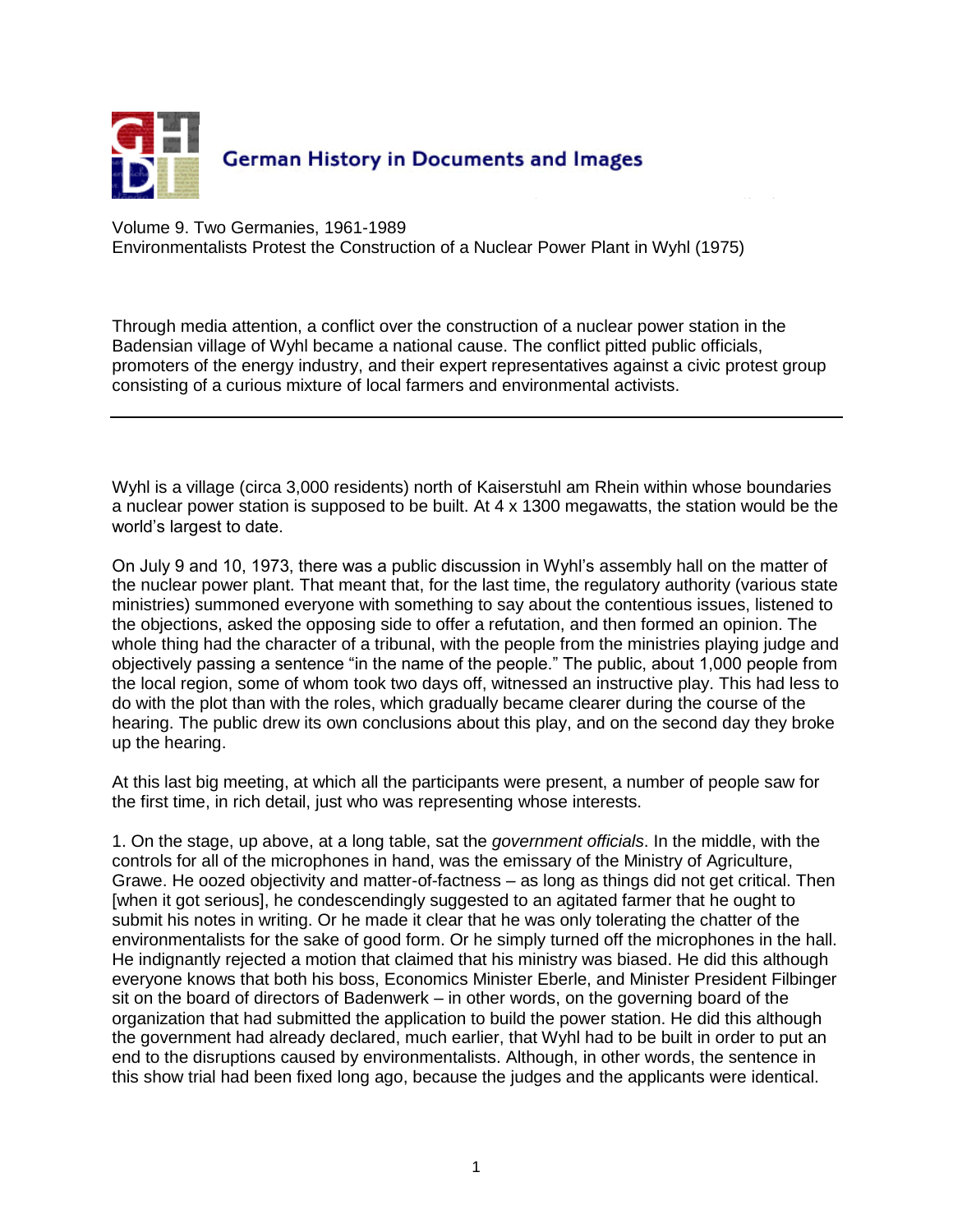2. Below the stage, seated in a row, were the *expert witnesses* for meteorological, hydrological, radiological questions etc.: civil servants, professors, likewise a neutral, value-free, competent authority. It was funny how, behind the gush of scientific terminology, they sang the same refrain in unison: the nuclear power station is not damaging; on the contrary, it is beneficial in every respect. Then, the members of the public laughed, because they knew from countless meetings that these expert witnesses were delivering the desired responses for cash, that they were lying and doing sloppy work to boot. When the nuclear power station in Fessenheim was being planned, the French explained that the wind would blow the cooling tower's steam eastward, toward Baden. When they got around to Breisach later on, the same scientists were of the opposite opinion: Suddenly, the wind was blowing toward the west . [ . . . ]

## 3. At the front of the hall, to the left, sat the *representatives* of the *managers*,

KERNKRAFTWERK SÜD GmbH<sup>1</sup> and the manufacturer, KRAFTWERKSUNION<sup>2</sup>, technocrats carted in from Karlsruhe, Stuttgart, and other places, who, looking hassled, approached the hall microphone every now and then to allay, yet again, the concerns of a farmer with hearing problems. The public already knew some of them by name. They knew that they represented profit interests exclusively, yet talked about "supplying" the population. And [they knew] that they had contempt for uneducated people. For these gentlemen had already made an appearance in Breisach in 1972. At that time, however, the government had let the project drop shortly before the state parliamentary elections, since the vintners had threatened to abstain from voting. And in the Wyhl region, Messieurs Braun, Stäbler, and Co. had made a name for themselves at Badenwerk propaganda events ever since the government had chosen Wyhl as the site of the new nuclear power plant on May 14, 1973.

This big, bloated balloon was inflated even further by a squadron of *riot police* in the basement and "plain clothes informers" who were trying everywhere to eavesdrop to what was said, even when they were sent away.

The cohesiveness of this nuclear power plant front made the public so aggressive that everyone belonging to the disparate heap of power plant opponents was applauded for at least being "one of us."

At the front of the hall, to the right, sat the speakers, environmentalists, mayors, civic action groups. On short notice they had collected 95,000 protest signatures and written long scientific and legal appeals.

The spokespersons for the *environmental groups* (students, professors, teachers, physicians) were likewise familiar to the public, known as opponents of the technocrats.

## $[...]$

 $\overline{a}$ 

The spokespersons for the *civic action groups* from the different villages were the ones who most clearly represented the public's opinion. Alarmed by warnings from environmentalists and by a wave of environmental scandals, which the media was at least reporting, they initially pleaded economic interests. They have good reason to fear for agriculture: the maize and grain fields, fruit and tobacco plantations, fisheries for ground water, the woods. The most solid group are the vintners. Supported for years by subsidies, vine transfers, the introduction of modern methods, and a lot of family work, winegrowing in Kaiserstuhl is now supposed to be sacrificed

<sup>&</sup>lt;sup>1</sup> KERNKRAFTWERK SÜD GmbH: a subsidiary of Badenwerk - trans.

<sup>&</sup>lt;sup>2</sup> KRAFTWERKSUNION: AEG and Siemens - trans.